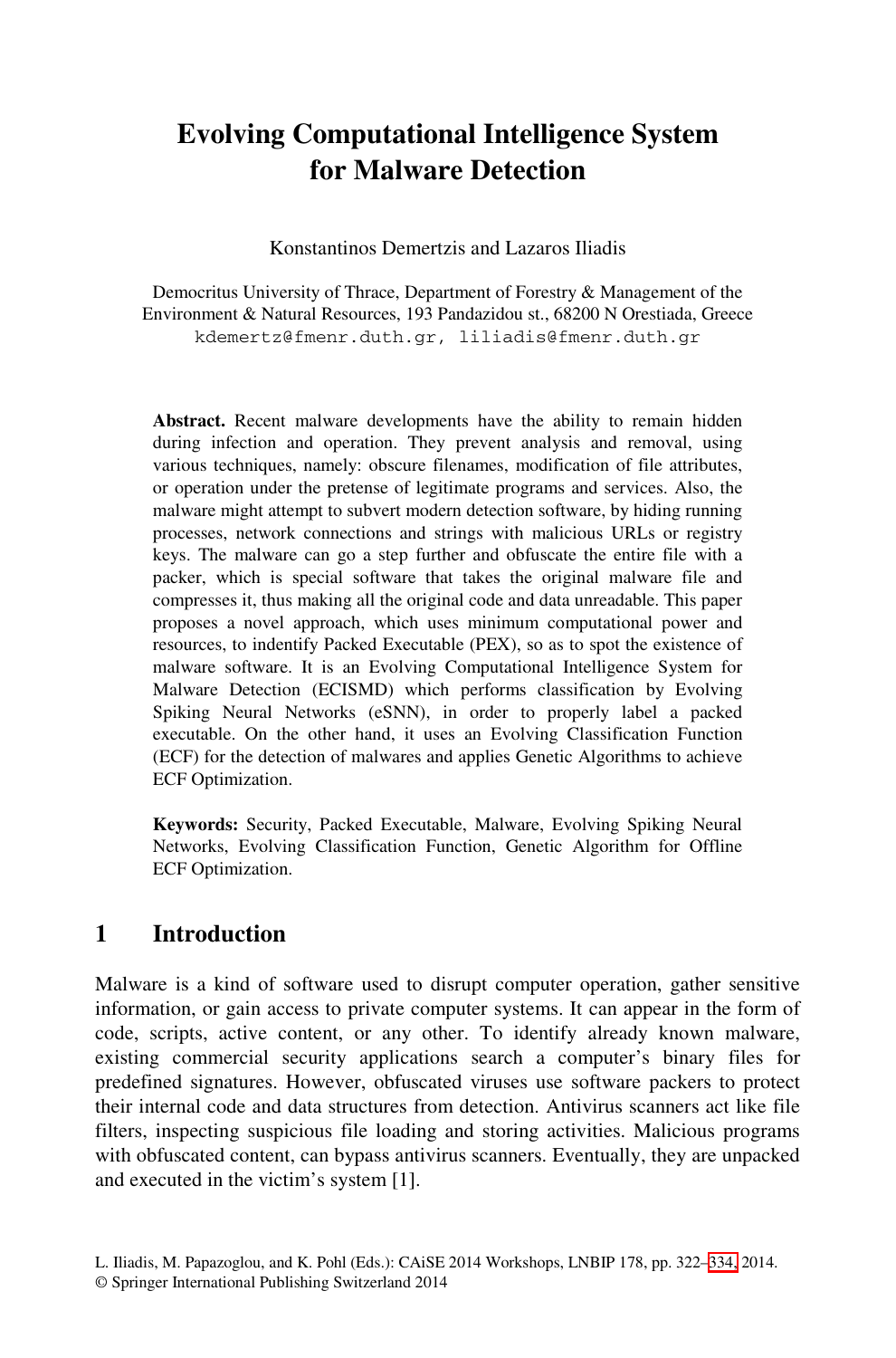Code packing is the dominant technique used to obfuscate malicious code, to hinder an analyst's understanding of the malware's intent and to evade detection by Antivirus systems. Malware developers, transform executable code into data, at a post-processing stage in the whole implementation cycle. This transformation uses static analysis and it may perform compression or encryption, hindering an analyst's understanding. At runtime, the data or hidden code is restored to its original executable form, through dynamic code generation using an associated restoration routine. Execution then resumes as normal to the original entry point, which marks the entry point of the original malware, before the code packing transformation is applied. Finally, execution becomes transparent, as both code packing and restoration have been performed. After the restoration of one packing, control may transfer another packed layer. The original entry point is derived from the last such layer [2].

Code packing provides compression and software protection of the intellectual properties contained in a program. It is not necessarily advantageous to flag all occurrences of code packing as indicative of malicious activity. It is advisable to determine if the packed contents are malicious, rather than identifying only the fact that unknown contents are packed. Unpacking is the process of stripping the packer layers off packed executables to restore the original contents in order to inspect and analyze the original executable signatures. Universal unpackers, introduce a high computational overhead, low convergence speed and computational resource requirements. The processing time may vary from tens of seconds to several minutes per executable. This hinders virus detection significantly, since without a priori knowledge on the nature of the executables to be checked for malicious code all of them would need to be run through the unpacker. Scanning large collections of executables, may take hours or days. This research effort aims in the development and application of an innovative, fast and accurate Evolving Computational Intelligence System for Malware Detection (ECISMD) approach for the identification of packed executables and detection of malware by employing eSNN. A multilayer ECF model has been employed for malware detection, which is based on fuzzy clustering. Finally, an evolutionary Genetic Algorithm (GA) has been applied to optimize the ECF network and to perform feature extraction on the training and testing datasets. A main advantage of ECISMD is the fact that it reduces overhead and overall analysis time, by classifying packed or not packed executables.

### **1.1 Literature Review**

Dynamic unpacking approaches monitor the execution of a binary in order to extract its actual code. These methods execute the samples inside an isolated environment that can be deployed as a virtual machine or an emulator [3]. The execution is traced and stopped when certain events occur. Several dynamic unpackers use heuristics to determine the exact point where the execution jumps from the unpacking routine to the original code. Once this point is reached, the memory content is bulk to obtain an unpacked version of the malicious code. Other approaches for generic dynamic unpacking have been proposed that are not highly based on heuristics such as PolyUnpack [4] Renovo [5], OmniUnpack [6] or Eureka [7]. However, these methods are very tedious and time consuming, and cannot counter conditional execution of unpacking routines, a technique used for anti-debugging and anti-monitoring defense [8]. Another common approach is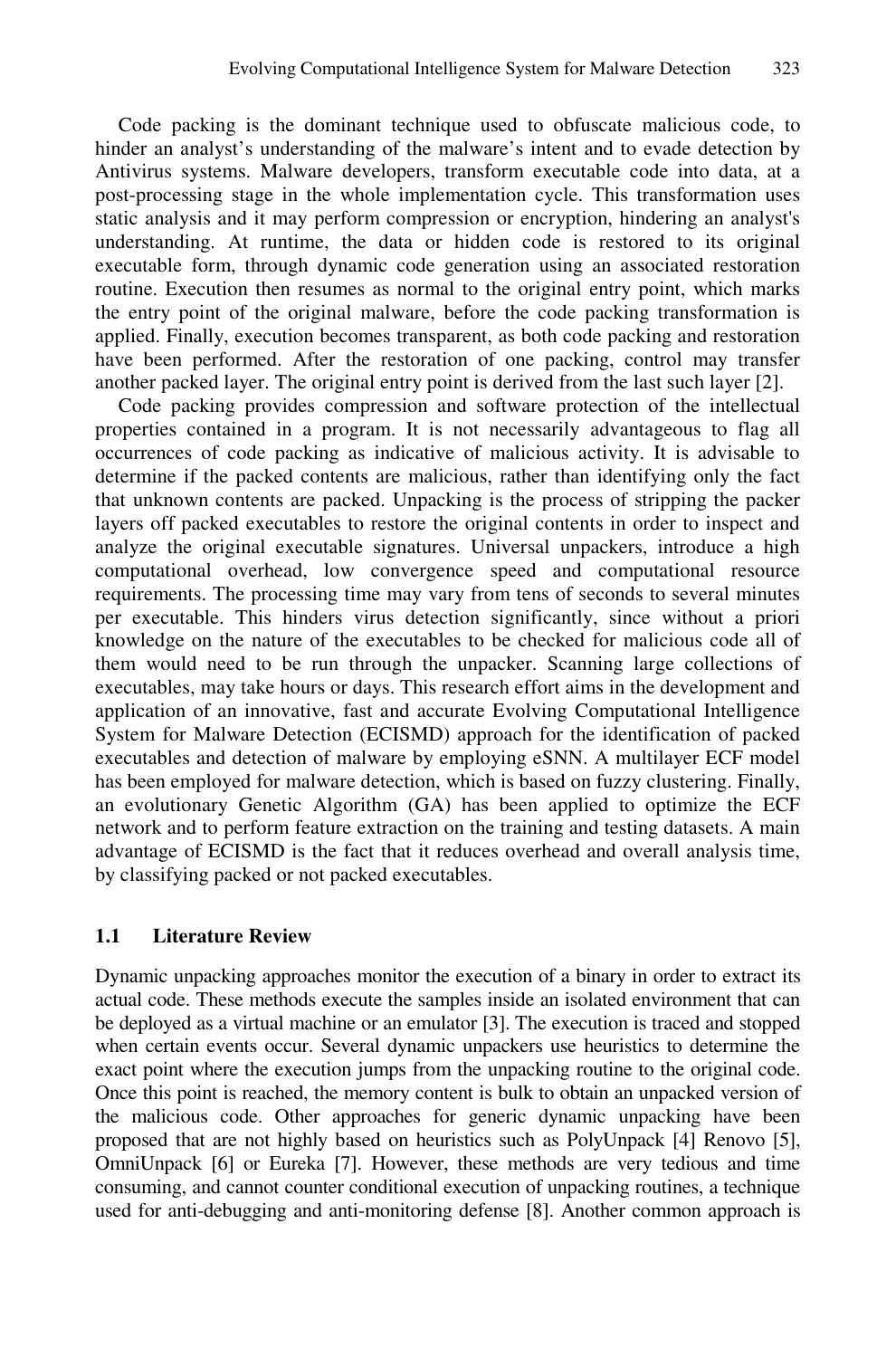using the structural information of the executables to train supervised machine-learning classifiers to determine if the sample under analysis is packed or if it is suspicious of containing malicious code (e.g., PEMiner [9], PE-Probe [10] and Perdisci et al. [11]). These approaches that use this method for filtering, previous to dynamic unpacking, are computationally more expensive and time consuming and less effective to analyze large sets of mixed malicious and benign executables [12] [13] [14].

Artificial Intelligence and data mining algorithms have been applied as malicious detection methods and for the discovery of new malware patterns [15]. In the research effort of Babar and Khalid [3], boosted decision trees working on n-grams are found to produce better results than Naive Bayes classifiers and Support Vector Machines (SVM). Ye et al., [16] use automatic extraction of association rules on Windows API execution sequences to distinguish between malware and clean program files. Chandrasekaran et al., [17] are using association rules, on honeytokens of known parameters. Chouchan et al., [18] used Hidden Markov Models to detect whether a given program file is (or is not) a variant of a previous program file. Stamp et al., [19] employ profile hidden Markov Models, which have been previously used for sequence analysis in bioinformatics. The capacity of neural networks (ANN) to detect polymorphic malware is explored in [20]. Yoo [21] employs Self-Organizing Maps to identify patterns of behavior for viruses in Windows executable files. These methods they have low accuracy as a consequence, packed benign executables would likely cause false alarm, whereas malware may remain undetected.

# **2 Methodologies Comprising the Proposed Hybrid Approach**

### **2.1 Evolving Spiking Neural Networks (eSNN)**

eSNN are modular connectionist-based systems that evolve their structure and functionality in a continuous, self-organized, on-line, adaptive, interactive way from incoming information. These models use trains of spikes as internal information representation rather than continuous variables [22]. The eSNN developed and discussed herein is based in the "Thorpe" neural model [23]. This model intensifies the importance of the spikes taking place in an earlier moment, whereas the neural plasticity is used to monitor the learning algorithm by using one-pass learning. In order to classify real-valued data sets, each data sample, is mapped into a sequence of spikes using the Rank Order Population Encoding (ROPE) technique [24] [25]. The topology of the developed eSNN is strictly feed-forward, organized in several layers and weight modification occurs on the connections between the neurons of the existing layers.

The ROPE method is alternative to the conventional rate coding scheme (CRCS). It uses the order of firing neuron's inputs to encode information. This allows the mapping of vectors of real-valued elements into a sequence of spikes. Neurons are organized into neuronal maps which share the same synaptic weights. Whenever the synaptic weight of a neuron is modified, the same modification is applied to the entire population of neurons within the map. Inhibition is also present between each neuronal map. If a neuron spikes, it inhibits all the neurons in the other maps with neighboring positions.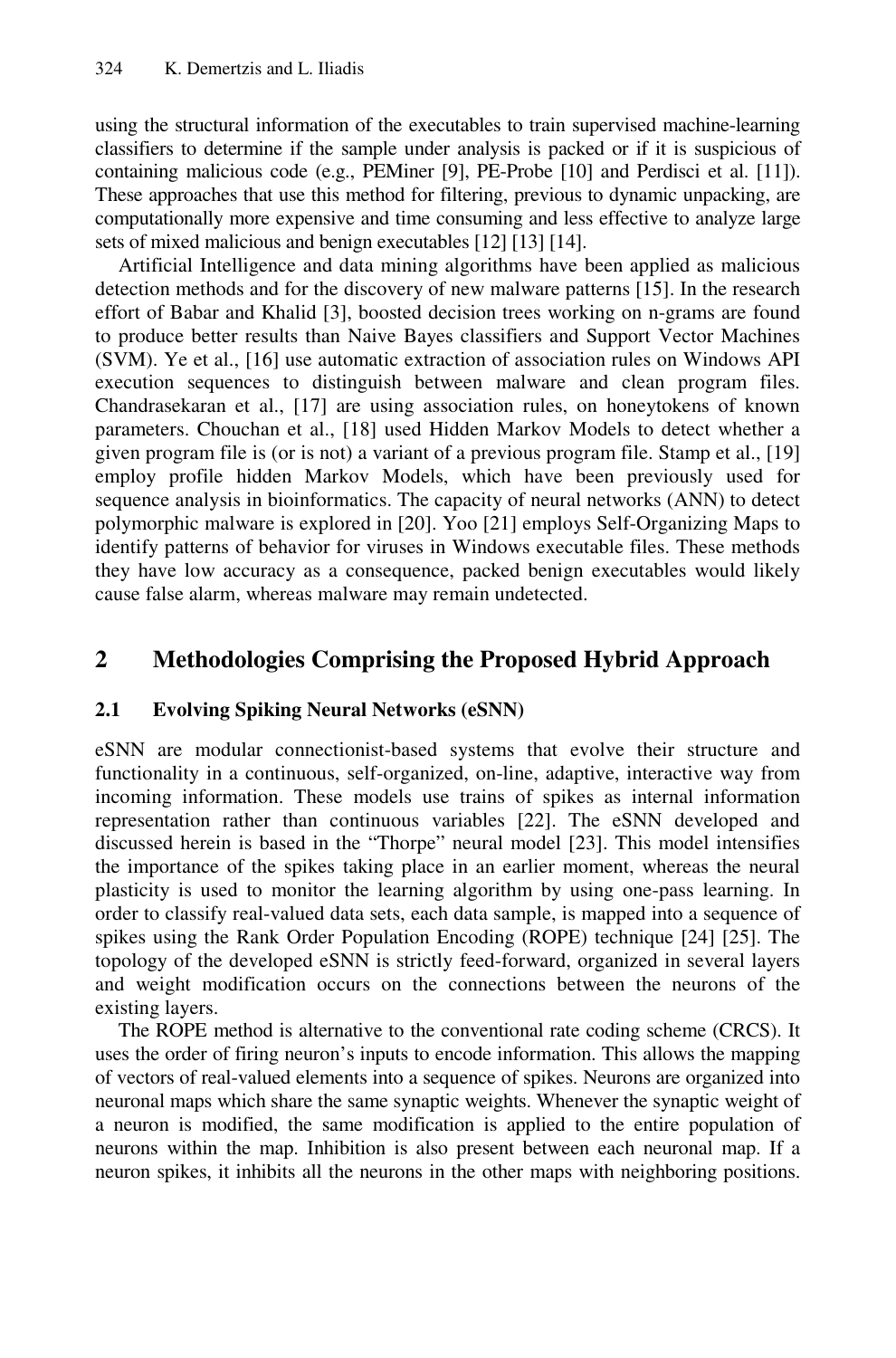This prevents all the neurons from learning the same pattern. When propagating new information, neuronal activity is initially reset to zero. Then, as the propagation goes on, each time one of their inputs fire, neurons are progressively desensitize. This is making neuronal responses dependent upon the relative order of firing of the neuron's afferents [24], [26], [27].

The aim of the one-pass learning method is to create a repository of trained output neurons during the presentation of training samples. After presenting a certain input sample to the network, the corresponding spike train is propagated through the eSNN which may result in the firing of certain output neurons. It is possible that no output neuron is activated and the network remains silent and the classification result is undetermined. If one or more output neurons have emitted a spike, the neuron with the shortest response time among all activated output neurons is determined. The label of this neuron is the classification result for the presented input [26], [27], [28].

#### **2.2 Evolving Connectionist Systems (ECOS)**

ECOS [29] are multi-modular, connectionist architectures that facilitate modeling of evolving processes and knowledge discovery [26]. An ECOS is an ANN operating continuously in time and adapting its structure and functionality through a continuous interaction with the environment and other systems according to: (i) a set of parameters that are subject to change; (ii) an incoming continuous flow of information with unknown distribution; (iii) a goal (rational) criterion (subject to modification) applied to optimize the performance of the system. The evolving connectionist systems evolve in an open space, using constructive processes, not necessarily of fixed dimensions. They learn in on-line incremental fast mode, possibly through one pass of data propagation. Life-long learning is a main attribute of this procedure. They operate as both individual systems, and as part of an evolutionary population of such systems. [26] [30]. ECOS are connectionist structures that evolve their nodes and connections through supervised incremental learning from input-output data.

Their architecture comprises of five layers: input nodes, representing input variables; input fuzzy membership nodes, representing the membership degrees of the input values to each of the defined membership functions; rule nodes, representing cluster centers of samples in the problem space and their associated output function; output fuzzy membership nodes, representing the membership degrees to which the output values belong to defined membership functions; and output nodes, representing output variables [31].

ECOS learn local models from data through clustering of the data and associating a local output function for each cluster. Rule nodes evolve from the input data stream to cluster the data, and the first layer  $W_1$  connection weights of these nodes represent the coordinates of the nodes in the input space. The second layer  $W_2$  represents the local models (functions) allocated to each of the clusters. Clusters of data are created based on similarity between data samples either in the input space, or in both the input space and the output space. Samples that have a distance to an existing cluster center (rule node) N of less than a threshold  $R_{max}$  are allocated to the same cluster  $N_c$ . Samples that do not fit into existing clusters, form new clusters as they arrive in time. Cluster centers are continuously adjusted according to new data samples and new clusters are created incrementally. The similarity between a sample  $S = (x, y)$  and an existing rule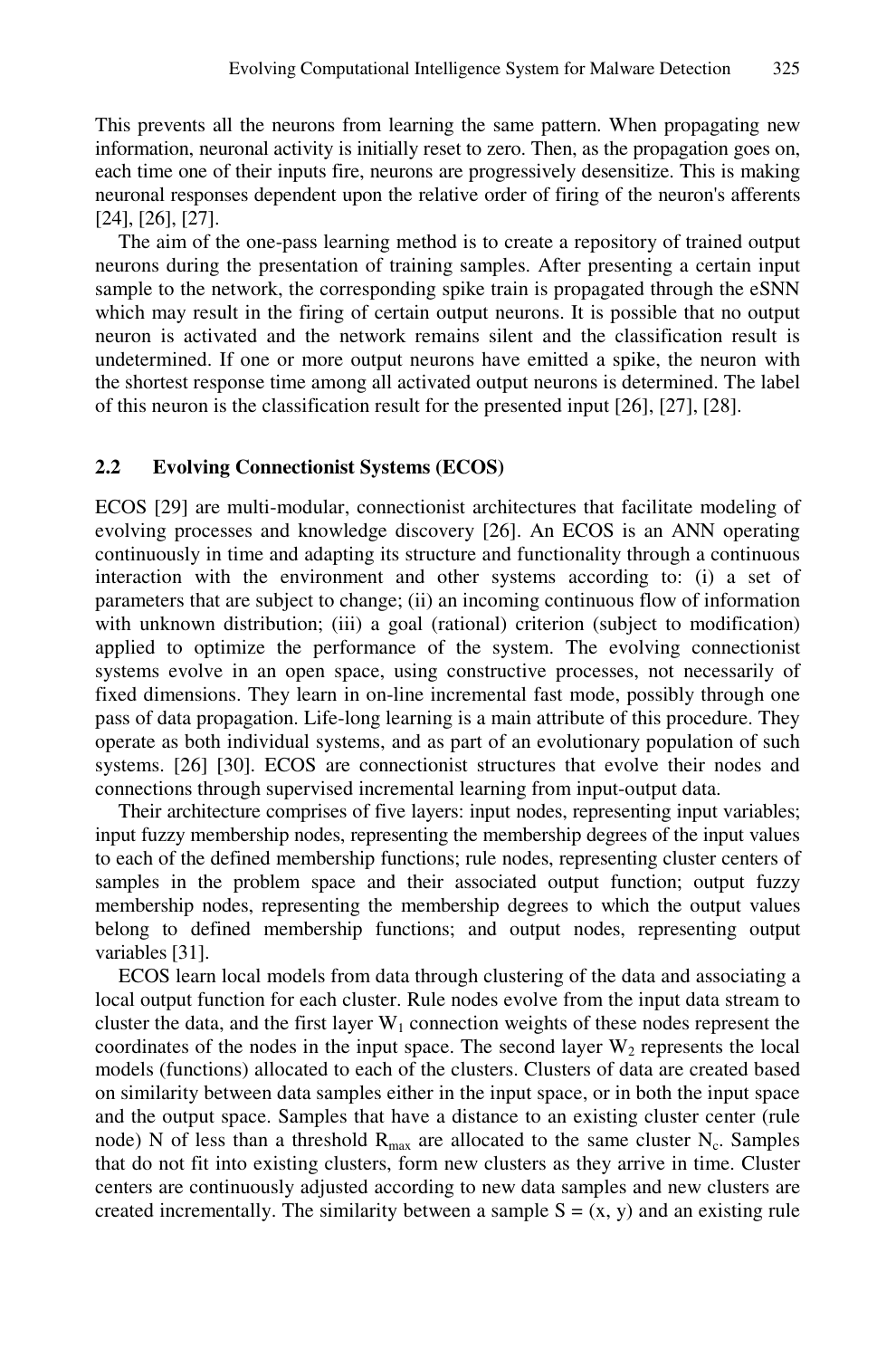node  $N = (W_1, W_2)$  can be measured in different ways, the most popular of them being the *normalized Euclidean distance* given by equation 1, where *n* is the number

of the input variables.  $d(S,N) = \frac{1}{n} \left[ \sum_{i=1}^{n} |x_i - W_{1N}| \right]$  $\left.\begin{matrix}2\end{matrix}\right]$  $\frac{1}{2}$  (1).

ECOS learn from data and automatically create a local output function for each cluster, the function being represented in the  $W_2$  connection weights, creating local models. Each model is represented as a local rule with an antecedent –the cluster area, and a consequent– the output function applied to data in this cluster.

### **2.3 Evolving Classification Function and Genetic Algorithms**

ECF, a special case of ECOS used for pattern classification, generates rule nodes in an N dimensional input space and associate them with classes. Each rule node is defined with its centre, radius (influence field) and the class it belongs to. A learning mechanism is designed in such a way that the nodes can be generated. The ECF model used here is a connectionist system for classification tasks that consists of four layers of neurons (nodes). The first layer represents the input variables; the second layer – the fuzzy membership functions; the third layer represents clusters centers (prototypes) of data in the input space; and the four layer represents classes [30], [26]. A GA is an evolutionary algorithm in which the principles of the Darwin's theory are applied to a population of solutions in order to "breed" better solutions. Solutions, in this case the parameters of the ECF network, are encoded in a binary string and each solution is given a score depending on how well it performs. Good solutions are selected more frequently for breeding and are subjected to crossover and mutation. After several generations, the population of solutions should converge on a "good" solution. The ECF model and the GA algorithm for Offline ECF Optimization are parts from NeuCom software (*http://www.kedri.aut.ac.nz/*) which is a Neuro-Computing Decision Support Environment, based on the theory of ECOS [29].

# **3 Description of the Proposed Hybrid ECISMD Algorithm**

The proposed herein, hybrid ECISMD methodology uses an eSNN classification approach to classify packed or unpacked executables with minimum computational power combined with the ECF method in order to detect packed malware. Finally it applies Genetic Algorithm for ECF Optimization, in order to decrease the level of false positive and false negative rates. The general algorithm is described below:

**Step 1**: The train and test *datasets* are determined and formed, related to *n* features. The required classes (packed and unpacked executables) that use the variable *Population Encoding* are imported. This variable controls the conversion of real-valued data samples into the corresponding time spikes. The encoding is performed with 20 Gaussian receptive fields per variable (Gaussian width parameter beta=1.5). The data are normalized to the interval [-1,1] and so the coverage of the Gaussians is determined by using i\_min and i\_max. For the normalization processing the following function 2 is used:

$$
x_{1norm} = 2 * \left(\frac{x_1 - x_{\min}}{x_{\max} - x_{\min}}\right) - 1, \quad x \in R
$$
 (2)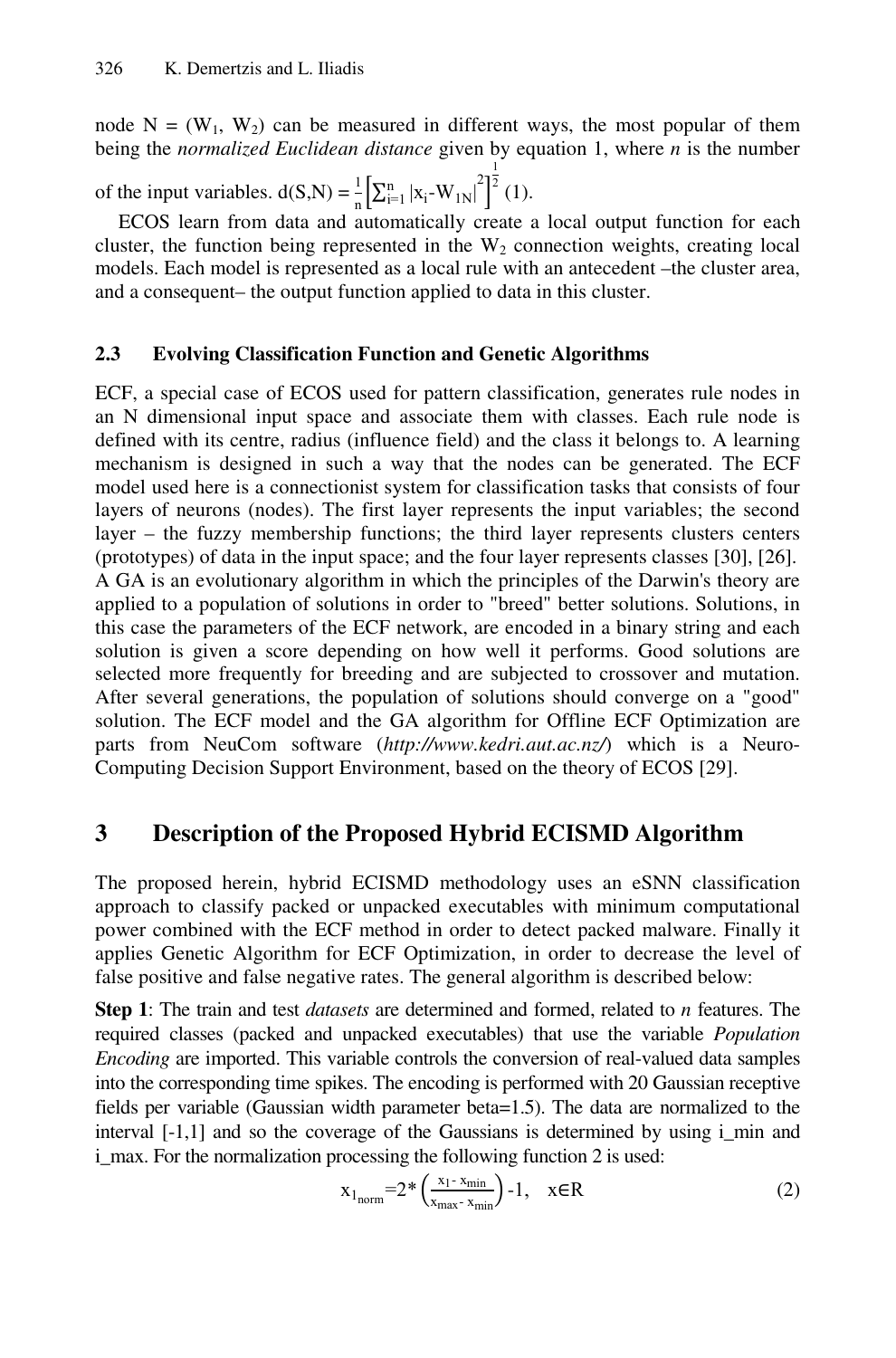The data is classified in two classes namely: **Class 0** which contains the unpacked results and *Class 1* which comprises of the packed ones. The eSNN is using modulation factor m=0.9, firing threshold ratio  $c=0.7$  and similarity threshold s=0.6 in agreement with the vQEA algorithm [28] [27]. More precisely, let  $A = \{a_1, a_2, a_3 \dots\}$  $a_{m-1}$ ,  $a_m$  } be the ensemble of afferent neurons of neuron i and  $W = \{w_{1,i}, w_{2,i}, w_{3,i} \dots \}$  $w_{m-1,i}$ ,  $w_{m,i}$ } the weights of the m corresponding connections; let mod  $\in [0,1]$  be an arbitrary modulation factor. The activation level of neuron i at time t is given by equation 3: Activation(i,t)= $\sum_{j \in [1,m]}$  mod<sup>order(a<sub>j</sub>)</sup> w<sub>j, i</sub> (3) where order(a<sub>j</sub>) is the firing rank of neuron  $a_j$  in the ensemble A.

By convention, order(a<sub>j</sub>)=+8 if a neuron  $a_j$  is not fired at time t, sets the corresponding term in the above sum to zero. This kind of desensitization function could correspond to a fast shunting inhibition mechanism. When a neuron reaches its threshold, it spikes and inhibits neurons at equivalent positions in the other maps so that only one neuron will respond at any location. Every spike triggers a time based Hebbian-like learning rule that adjusts the synaptic weights. Let  $t_e$  be the date of arrival of the Excitatory PostSynaptic Potential (EPSP) at synapse of weight W and t<sub>a</sub> the date of discharge of the postsynaptic neuron.

If t<sub>e<</sub> t<sub>a</sub> then dW=a(1-W)e<sup>- $\Delta$ o<sup>|t</sup> else dW=-aW e<sup>- $\Delta$ o|t</sup> (4).  $\Delta$ o is the difference between</sup> the date of the EPSP and the date of the neuronal discharge (expressed in term m of order of arrival instead of time), a is a constant that controls the amount of synaptic potentiation and depression [24]. ROPE technique with receptive fields, allow the encoding of continuous values [26] [27]. Each input variable is enco ded independently by a group of one-dimensional receptive fields (figure 1). For a variable n, an interval  $[I_{min}^n, I_{max}^n]$  is defined. The Gaussian receptive field of neuron i is given by its center  $\mu$ i and width  $\sigma$  by equation 6.:  $\mu$ *i* =  $I_{\text{min}}^n$  +  $\frac{2^{i-3}}{2}$  $\sigma = \frac{1}{\beta}$  $I_{\text{max}}^n - I_{\text{min}}^n$  (6) where  $1 \le \beta \le 2$  and the parameter  $\beta$  directly controls the width of each Gaussian receptive field. Figure 1 depicts an encoding example of a single variable. 2  $I_{\text{max}}^n - I_{\text{min}}^n$  $\frac{1 \times 1 \text{ min}}{M-2}$  (5)



Fig. 1. Population encoding based on Gaussian receptive fields. Left Figure: Input Interval -Right Figure: Neuron ID

For an input value  $v=0.75$  (thick straight line) [27] the intersection points with each Gaussian is computed (triangles), which are in turn translated into spike time delays (right figure) [27].

**Step 2:** The eSNN is trained with the *packed\_train* dataset vectors and the testing is performed with the *packed\_test* vectors. The procedure of one pass learning is described in the following A Algorithm1 [26] [27].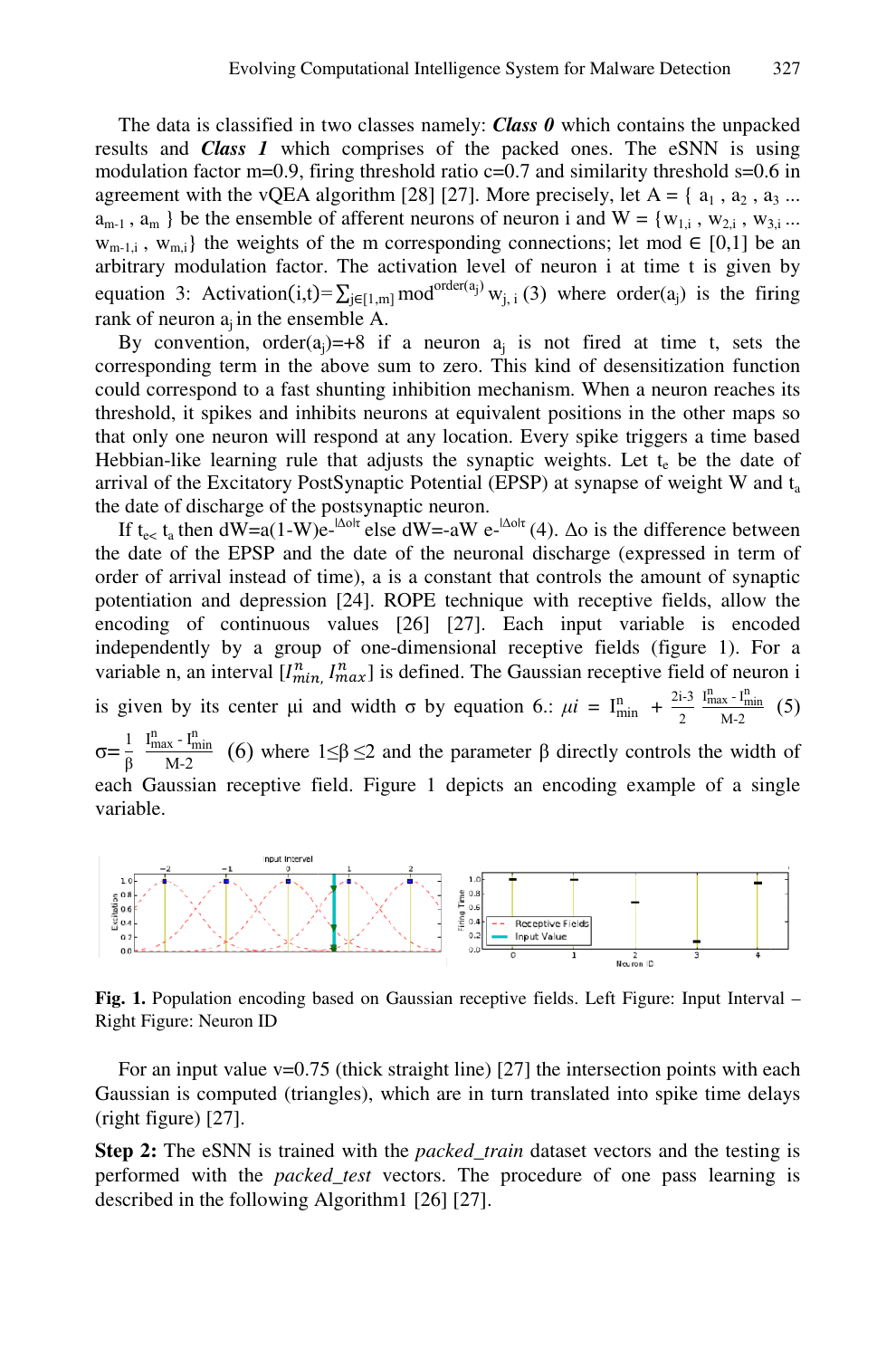#### **Algorithm 1:** Training an evolving Spiking Neural Network (eSNN) [27]

**Require:**  $m_l$ ,  $s_l$ ,  $c_l$  for a class label  $l \in L$ 1: initialize neuron repository  $R_1 = \{\}\$ 2: **for all** samples  $X^{(i)}$  belonging to class 1 **do** 3:  $w_j^{(i)}$ ←(m<sub>1</sub>)<sup>order(j)</sup>, ∀ j | j pre-synaptic neuron of i 4:  $u_{max}^{(i)} \leftarrow \sum_j w_j^{(i)} (m_l)^{\text{order}(j)}$ 5:  $\theta^{(i)} \leftarrow c_1 u_{\text{max}}^{(i)}$ 6: **if** min(d(w<sup>(i)</sup>, w<sup>(k)</sup>)) < s<sub>1</sub>, w<sup>(k)</sup>  $\in$  R<sub>1</sub> **then** 7:  $w^{(k)} \leftarrow$  merge  $w^{(i)}$  and  $w^{(k)}$  according to Equation 7 8:  $\theta^{(k)} \leftarrow$  merge  $\theta^{(i)}$  and  $\theta^{(k)}$  according to Equation 8 9: **else**  10:  $R_1 \leftarrow R_1 \cup \{w^{(i)}\}$ 11: **end if** 12: **end for** 

For each training sample i with class label  $l \in L$  a new output neuron is created and fully connected to the previous layer of neurons resulting in a real-valued weight vector  $w^{(i)}$  with  $w_j^{(i)} \in R$  denoting the connection between the pre-synaptic neuron j and the created neuron i. In the next step, the input spikes are propagated through the network and the value of weight  $w_j^{(i)}$  is computed according to the order of spike transmission through a synapse j:  $w_j^{(i)} = (m_l)^{\text{order}(j)}$ ,  $\forall j | j$  pre-synaptic neuron of i.

Parameter  $m<sub>l</sub>$  is the modulation factor of the Thorpe neural model. Differently labeled output neurons may have different modulation factors  $m_l$ . Function order(j) represents the rank of the spike emitted by neuron j. The firing threshold  $\theta^{(i)}$  of the created neuron I is defined as the fraction  $c_l \in \mathbb{R}$ ,  $0 < c_l < 1$ , of the maximal possible potential

$$
u_{max}^{(i)}: \ \theta^{(i)} \leftarrow c_1 u_{max}^{(i)} \ (7) \ \ u_{max}^{(i)} \leftarrow \sum_j w_j^{(i)} \ (m_l)^{order(j)} \tag{8}
$$

The fraction  $c_1$  is a parameter of the model and for each class label  $l \in L$  a different fraction can be specified. The weight vector of the trained neuron is compared to the weights corresponding to neurons already stored in the repository. Two neurons are considered too "similar" if the minimal *Euclidean* distance between their weight vectors is smaller than a specified similarity threshold  $s<sub>l</sub>$  (the eSNN object uses optimal similarity threshold s=0.6). All parameters of eSNN (modulation factor  $m_l$ , similarity threshold  $s_l$ , PSP fraction  $c_l$ ,  $l \in L$ ) included in this search space, were optimized according to the Versatile Quantum-inspired Evolutionary Algorithm (vQEA) [28]. Both the firing thresholds and the weight vectors were merged according to equations 9 and 10:

$$
w_j^{(k)} \leftarrow \frac{w_j^{(i)} + Nw_j^{(k)}}{1+N}, \forall j \mid j \text{ pre-synaptic neuron of } i \tag{9}
$$

$$
\theta^{(k)} \leftarrow \frac{\theta^{(i)} + N\theta^{(k)}}{1+N} \tag{10}
$$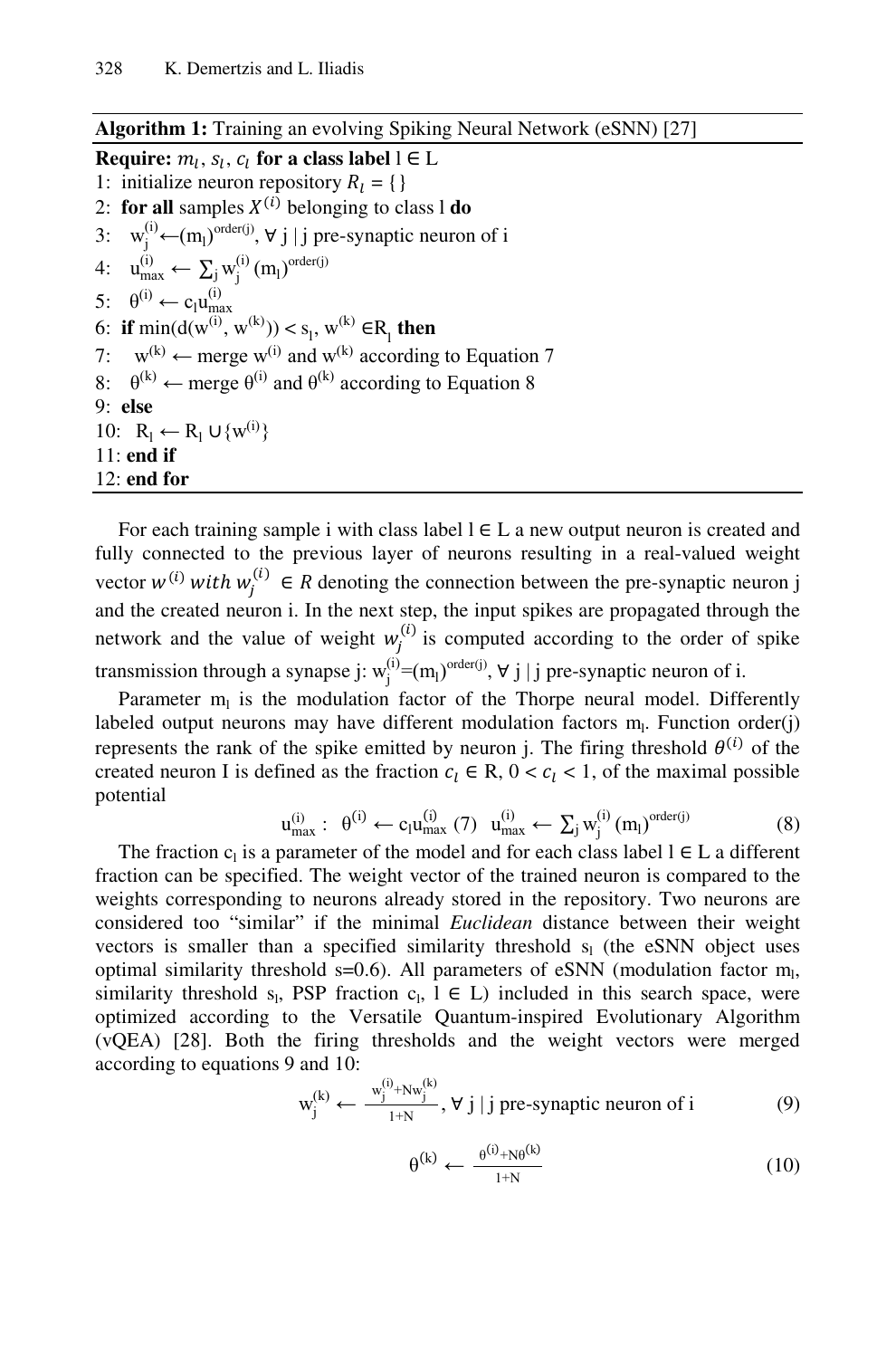Integer N denotes the number of samples previously used to update neuron k. The merging is implemented as the (running) average of the connection weights, and the (running) average of the two firing thresholds [27]. After merging, the trained neuron i is discarded and the next sample processed. If no other neuron in the repository is similar to the trained neuron i, the neuron i is added to the repository as a new output.

**Step 3:** If the result is unpacked then the process is terminated and the executable file goes to the antivirus scanner. If the result of the classification is packed, the new classification process is initiated employing the ECF method. This time the malware data vectors are used. These vectors comprise of 9 features and 2 classes malware and benign. The learning algorithm of the ECF according to the ECOS is as follows:



**Fig. 2.** The Evolving Spiking Neural Network (eSNN) architecture

**a.** If all input vectors are fed, finish the iteration; otherwise, input a vector from the data set and calculate the distances between the vector and all rule nodes already created using Euclidean distance. **b.** If all distances are greater than a max-radius parameter, a new rule node is created. The position of the new rule node is the same as the current vector in the input data space and the radius of its receptive field is set to the min-radius parameter; the algorithm goes to step 1; otherwise it goes to the next step. **c.** If there is a rule node with a distance to the current input vector less than or equal to its radius and its class is the same as the class of the new vector, nothing will be changed; go to step 1; otherwise. **d.** If there is a rule node with a distance to the input vector less than or equal to its radius and its class is different from those of the input vector, its influence field should be reduced. The radius of the new field is set to the larger value from the two numbers: distance minus the min-radius; min radius. New node is created as in to represent the new data vector. **e.** If there is a rule node with a distance to the input vector less than or equal to the max-radius, and its class is the same as of the input vector's, enlarge the influence field by taking the distance as a new radius if only such enlarged field does not cover any other rule nodes which belong to a different class; otherwise, create a new rule node in the same way as in step 2, and go to step 1 [33].

**Step 4:** To increase the level of integrity the Offline ECF Optimization with GA is used. ECF system is an ANN that operates continuously in time and adapts its structure and functionality through a continuous interaction with the environment and with other systems. This is done according to a set of parameters P that are subject to change during the system operation; an incoming continuous flow of information with unknown distribution; a goal (rationale) criteria that is applied to optimize the performance. The set of parameters P of an ECOS can be regarded as a chromosome of "*genes*" of the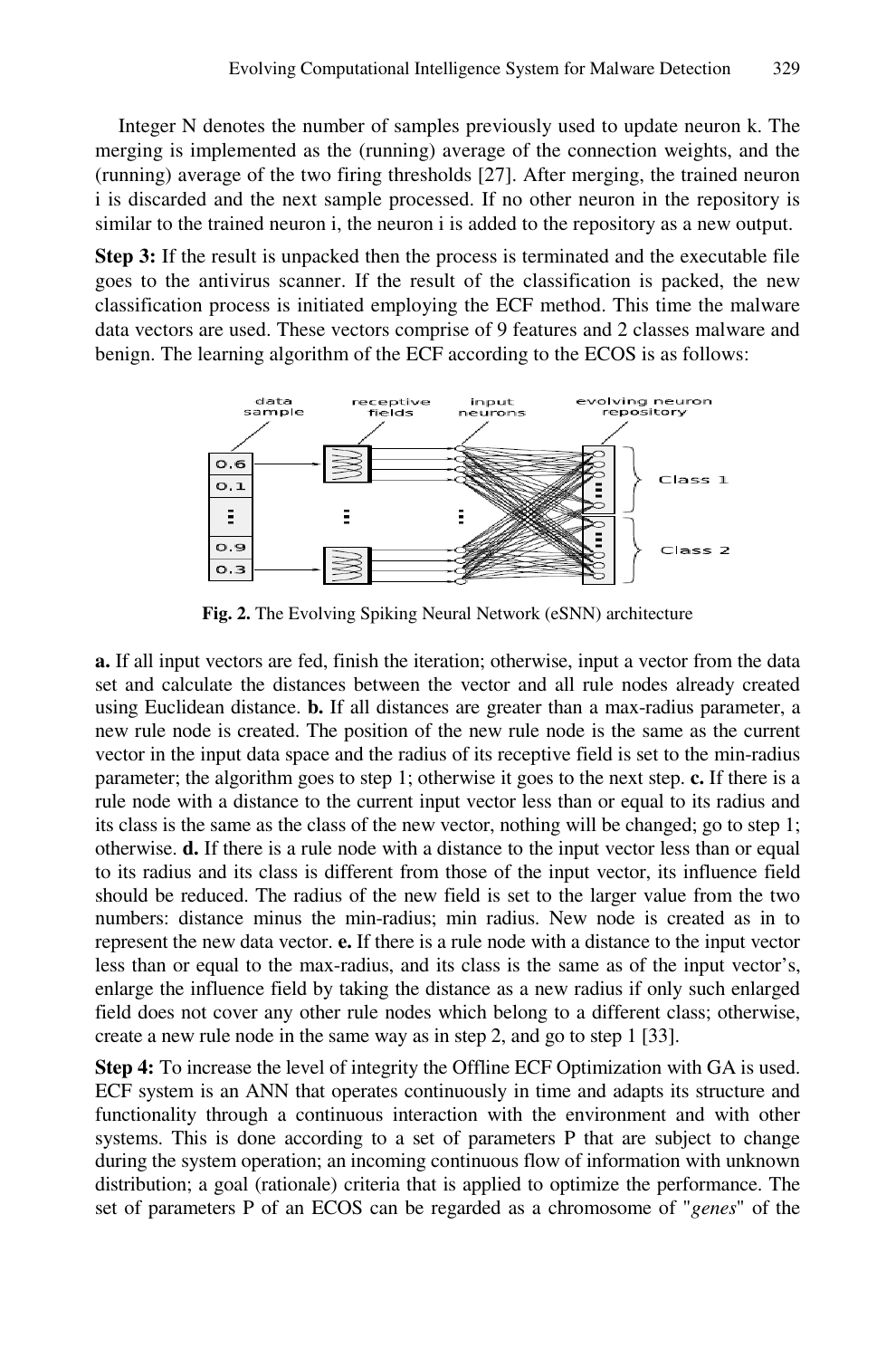evolving system and evolutionary computation can be applied for their optimization. The GA algorithm for offline ECF Optimization runs over generations of populations and standard operations are applied such as: binary encoding of the genes (parameters); roulette wheel selection criterion; multi-point crossover operation for crossover. Genes are complex structures and they cause dynamic transformation of one substance into another during the life of an individual, as well as the life of the human population over many generations. Micro-array gene expression data can be used to evolve the ECF with inputs being the expression level of a certain number of selected genes and the outputs being the classes. After the E ECF is trained on gene expression rules can be extracted that represent packed or unpacke ed [34].



**Fig. 3.** G Graphical display of the ECISMD Algorithm

Step 5: If the result of the classification is benign, the executable file goes to antivirus scanner and the process is terminated. Otherwise, the executable file is marked as malicious, it goes to the unpaker, to the antivirus scanner for verification and finally placed in quarantine and the process is terminated.

# **4 Data and Result ts**

To prove generalization ability of our classification approach we need a reliable dataset. The full\_dataset comprised of 2,598 packed viruses from the Malfease Project dataset (http://malfease.oarci.net), 2,231 non-packed benign executables collected from a clean installation of *Windows XP Home plus*, several common user applications and 669 packed benign executables. It was divided randomly in two parts: 1) a training dataset containing 2,231 patterns related to the non-packed benign executable and 2,262 patterns related to the packed executables detected using unpacked software 2) a testing dataset containing 1,005 patterns related to the packed executables that even the most well know unpacked software was not able to detect. These datasets are available at http://roberto.perdisci.googlepages.com/code [11].

The virus dataset containing 2,598 malware and 669 benign executables is divided in two parts: 1) a training dataset containing 1,834 patterns related to the malware and 453 patterns related to the benign executables 2) a test dataset containing 762 patterns related to the malware and 218 benign executables. In order to translate each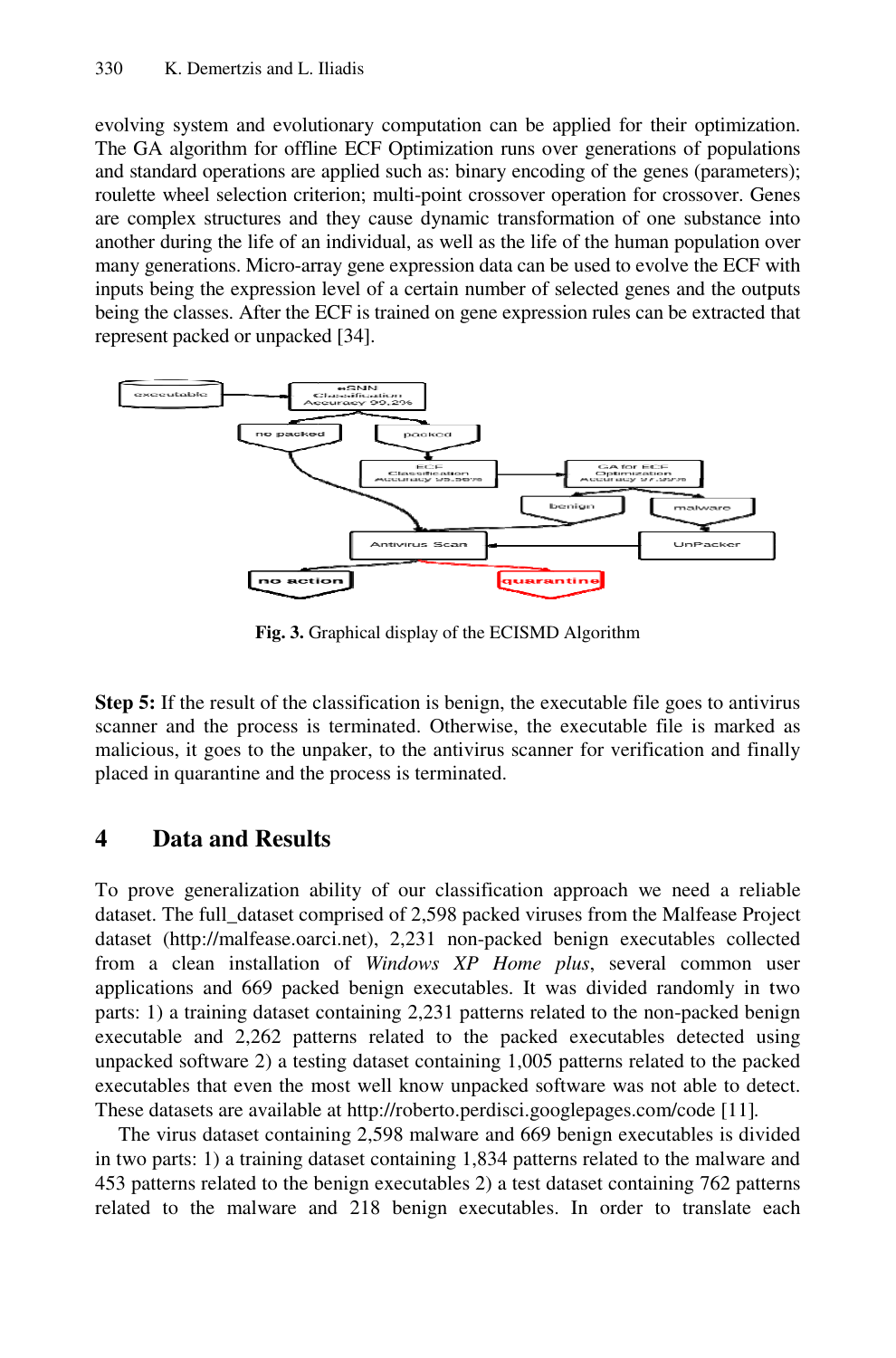executable into a pattern vector Perdisci et al [11] they use binary static analysis, to extract information such as, the name of the code and data sections, the number of writable-executable sections, the code and data entropy.

In both classifications described below, *Training Accuracy* reports the average accuracy computed over 10-fold cross-validation. *Testing Accuracy* refers to the percentage of packed executables that were correctly detected by each classifier in the *Packed\_Test\_Dataset* and in the *Virus\_Test\_Dataset* respectively.

In the first classification performed by the ECISMD, the eSNN approach was employed in order to classify packed or not packed executables. The results for testing are: Classification Accuracy: 99.2% No. of evolved neurons: Class 0/867 neurons - Class 1/734 neurons, In order to perform comparison with different learning algorithms the *Weka software version 3.7* was used (http://www.cs.waikato.ac.nz/ml/weka). Table 1 reports the results obtained with *RBF ANN, Naïve Bayes, Multi Layer Perceptron (MLP), Support Vector Machine (LibSVM), k-Nearest-Neighbors (k-NN) and eSNN.* 

|                   | <b>Packed Dataset</b> |                      |
|-------------------|-----------------------|----------------------|
| <b>Classifier</b> | <b>Train Accuracy</b> | <b>Test Accuracy</b> |
| RBFNetwork        | 98.3085%              | 98.0859%             |
| <b>NaiveBayes</b> | 98.3975%              | 97.1144%             |
| MLP               | 99.5326%              | 96.2189%             |
| LibSVM            | 99.4436%              | 89.8507%             |
| k-NN              | 99.4436%              | 96.6169%             |
| eSNN              | 99.8%                 | 99.2%                |

**Table 1.** Comparison of various approaches for the Packed dataset

In the 2nd classification performed by the ECISMD the ECF approach was employed in order to classify malware or benign executables. The ECF model has the following parameter values: MaxField=1, MinField=0.01, number of fuzzy membership functions MF=1; number of rule nodes used to calculate the output value of the ECF when a new input vector is presented MofN=9 (number of neighbors to consider when evaluating nearest node); number of iterations for presenting each input vector Epochs=6. The results for the *test\_dataset* are: Classification Accuracy: 95.561%, Correct Samples: 933/980, Accuracy/Class: 82%/ Class 0 - 98% /Class 1. For the ECF parameter optimization during training, the following parameter value ranges were used: Min Field: 0.1, Max Field: 0.8, membership function: 9, Value for the m-of-n parameter: 3, Generation: 6 and Population: 4. For the optimized value of the ECF, 30% of the data was selected for training and 70% for testing. The classification accuracy in test\_dataset after the optimization was 97.992%.

Table 2, reports the results obtained with 6 classifiers and optimized ECF network (RBF Network, Naïve Bayes, MLP, Lib SVM, k-NN, ECF and optimized ECF). The best results on the testing dataset were obtained by using the eSNN classifier, to classify packed or not packed executables and the optimized ECF (in the 2nd classification) which classifies malware or benign executables.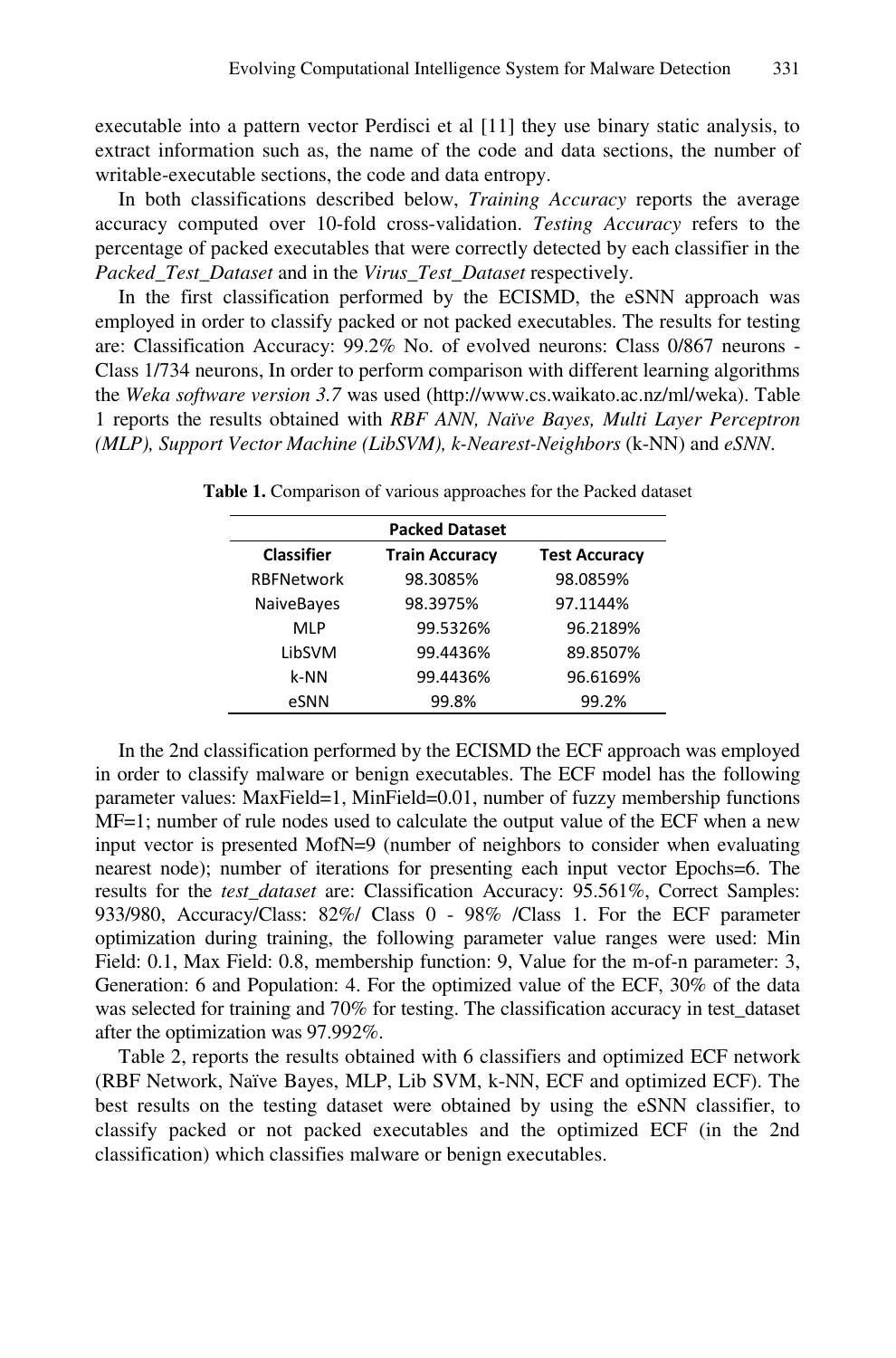| <b>Virus Dataset</b> |                       |                      |
|----------------------|-----------------------|----------------------|
| <b>Classifier</b>    | <b>Train Accuracy</b> | <b>Test Accuracy</b> |
| <b>RBFNetwork</b>    | 94.4031%              | 93.0612%             |
| NaiveBayes           | 94.0533%              | 92.3469%             |
| MLP                  | 97.7551%              | 97.289%              |
| LibSVM               | 94.6218%              | 94.2857%             |
| $k-NN$               | 98.1198%              | 96.8367%             |
| <b>ECF</b>           | 99.05%                | 95.561%              |
| Optimized ECF        | 99.87%                | 97.992%              |

**Table 2.** Comparison of various approaches for the virus dataset

The average time for the classification of a pattern vector on a 3.06GHz Intel P4 processor was about  $t = 0.00016$  seconds per executable. These results are much smaller than the ones of Perdisci et al [11] in which on a 2GHz Dual Core AMD Opteron processor was about t=0.001 seconds per executable.

## **5 Discussion - Conclusions**

A new Evolving Computational Intelligence System for Malware Detection (ECISMD) was introduced. It performs classification using eSNN to properly label a packed executable and ECF with GA to detect malware and to optimize itself towards better generalization. An effort was made to use minimum computational power and resources. The classification performance of the eSNN method and the accuracy of the ECF model were experimentally explored based on different datasets. The eSNN was applied to an unknown dataset and reported promising results. Moreover the ECF model and the genetically optimized ECF network, detects the patterns and classifies them with high accuracy and adds a higher degree of integrity to the rest of the security infrastructure of ECISMD. As a future direction, aiming to improve the efficiency of biologically realistic ANN for pattern recognition, it would be important to evaluate the eSNN model with ROC analysis and to perform feature minimization in order to achieve minimum processing time. Other coding schemes could be explored and compared on the same security task. Finally, the ECISMD could be improved towards a better online learning with self-modified parameter values.

## **References**

- 1. Yan, W., Zhang, Z., Ansari, N.: Revealing Packed Malware. IEEE (2007)
- 2. Cesare, S., Xiang, Y.: Software Similarity and Classification. Springer (2012)
- 3. Babar, K., Khalid, F.: Generic unpacking techniques. In: Proceedings of the 2nd International Conference on Computer, Control and Communication (IC4), pp. 1–6. IEEE (2009)
- 4. Royal, P., Halpin, M., Dagon, D., Edmonds, R.: Polyunpack: Automating the hidden-code extraction of unpack-executing malware. In: ACSAC, pp. 289–300 (2006)
- 5. Kang, M., Poosankam, P., Yin, H.: Renovo: A hidden code extractor for packed executables. In: 2007 ACM Workshop on Recurring Malcode, pp. 46–53. ACM (2007)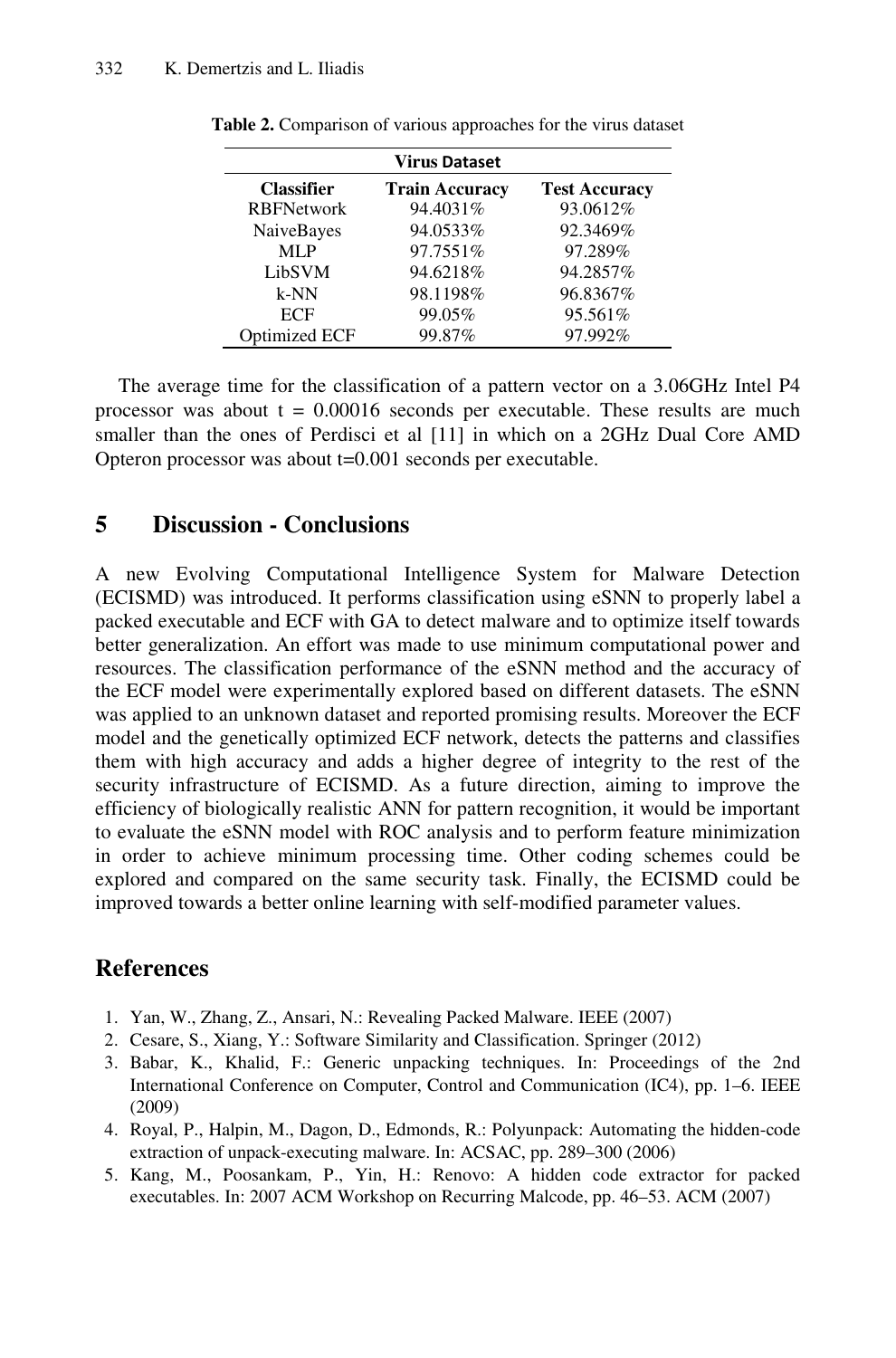- 6. Martignoni, L., Christodorescu, M., Jha, S.: Omniunpack: Fast, generic, and safe unpacking of malware. In: Proceedings of the ACSAC, pp. 431–441 (2007)
- 7. Yegneswaran, V., Saidi, H., Porras, P., Sharif, M.: Eureka: A framework for enabling static analysis on malware, Technical report, Technical Report SRI-CSL-08-01 (2008)
- 8. Danielescu, A.: Anti-debugging and anti-emulation techniques: Code-Breakers J. (2008)
- 9. Shafiq, M.Z., Tabish, S.M., Mirza, F., Farooq, M.: PE-Miner: Mining Structural Information to Detect Malicious Executables in Realtime. In: Kirda, E., Jha, S., Balzarotti, D. (eds.) RAID 2009. LNCS, vol. 5758, pp. 121–141. Springer, Heidelberg (2009)
- 10. Shaq, M., Tabish, S., Farooq, M.: PE-Probe: Leveraging Packer Detection and Structural Information to Detect Malicious Portable Executables. In: Virus Bulletin Conference (2009)
- 11. Perdisci, R., Lanzi, A., Lee, W.: McBoost: Boosting scalability in malware collection and analysis using statistical classiffication of executables. In: Proceedings of the 2008 Annual Computer Security Applications Conference, pp. 301–310 (2008) ISSN 1063-9527
- 12. Kolter, J.Z., Maloof, M.A.: Learning to detect and classify malicious executables in the wild. Journal of Machine Learning Research 7, 2721–2744 (2006)
- 13. Ugarte-Pedrero, X., Santos, I., Bringas, P.G., Gastesi, M., Esparza, J.M.: Semi-supervised Learning for Packed Executable Detection. IEEE (2011) 978-1-4577-0460-4/11
- 14. Ugarte-Pedrero, X., Santos, I., Laorden, C., Sanz, B., Bringas, G.P.: Collective Classification for Packed Executable Identification. In: ACM CEAS, pp. 23–30 (2011)
- 15. Gavrilut, D., Cimpoes, M., Anton, D., Ciortuz, L.: Malware Detection Using Machine Learning. In: Proceedings of the International Multiconference on Computer Science and Information Technology, pp. 735–741 (2009) ISBN 978-83-60810-22-4
- 16. Ye, Y., Wang, D., Li, T., Ye, D.: Imds: intelligent malware detection system. ACM (2007)
- 17. Chandrasekaran, M., Vidyaraman, V., Upadhyaya, S.J.: Spycon: Emulating user activities to detect evasive spyware, IPCCC. IEEE Computer Society, 502–550 (2007)
- 18. Chouchane, M.R., Walenstein, A., Lakhotia, A.: Using Markov Chains to filter machinemorphed variants of malicious programs. In: 3rd International Conference on Malicious and Unwanted Software, MALWARE 2008, pp. 77–84 (2008)
- 19. Stamp, M., Attaluri, S.: McGhee S.: Profile hidden markov models and metamorphic virus detection. Journal in Computer Virology (2008)
- 20. Santamarta, R.: Generic detection and classification of polymorphic malware using neural pattern recognition (2006)
- 21. Yoo, I.: Visualizing Windows executable viruses using self-organizing maps. In: VizSEC/DMSEC 2004: ACM Workshop (2004)
- 22. Schliebs, S., Kasabov, N.: Evolving spiking neural network—a survey. Evolving Systems 4(2), 87–98 (2013)
- 23. Thorpe, S.J., Delorme, A.: Rufin van Rullen: Spike-based strategies for rapid processing. Neural Networks 14(6-7), 715–725 (2001)
- 24. Delorme, A., Perrinet, L., Thorpe, S.J.: Networks of Integrate-and-Fire Neurons using Rank Order Coding B: Spike Timing Dependant Plasticity and Emergence of Orientation Selectivity. Published in Neurocomputing 38-40(1-4), 539–545 (2000)
- 25. Thorpe, S.J., Gautrais, J.: Rank order coding. In: CNS 1997: Proceedings of the 6th Annual Conference on Computational Neuroscience: Trends in Research, New York, NY, USA, pp. 113–118. Plenum Press (1998)
- 26. Kasabov, N.: Evolving connectionist systems: Methods and Applications in Bioinformatics. In: Yu, P.X., Kacprzyk, P.J. (eds.) Brain Study and Intelligent Machines. Springer, NY (2002)